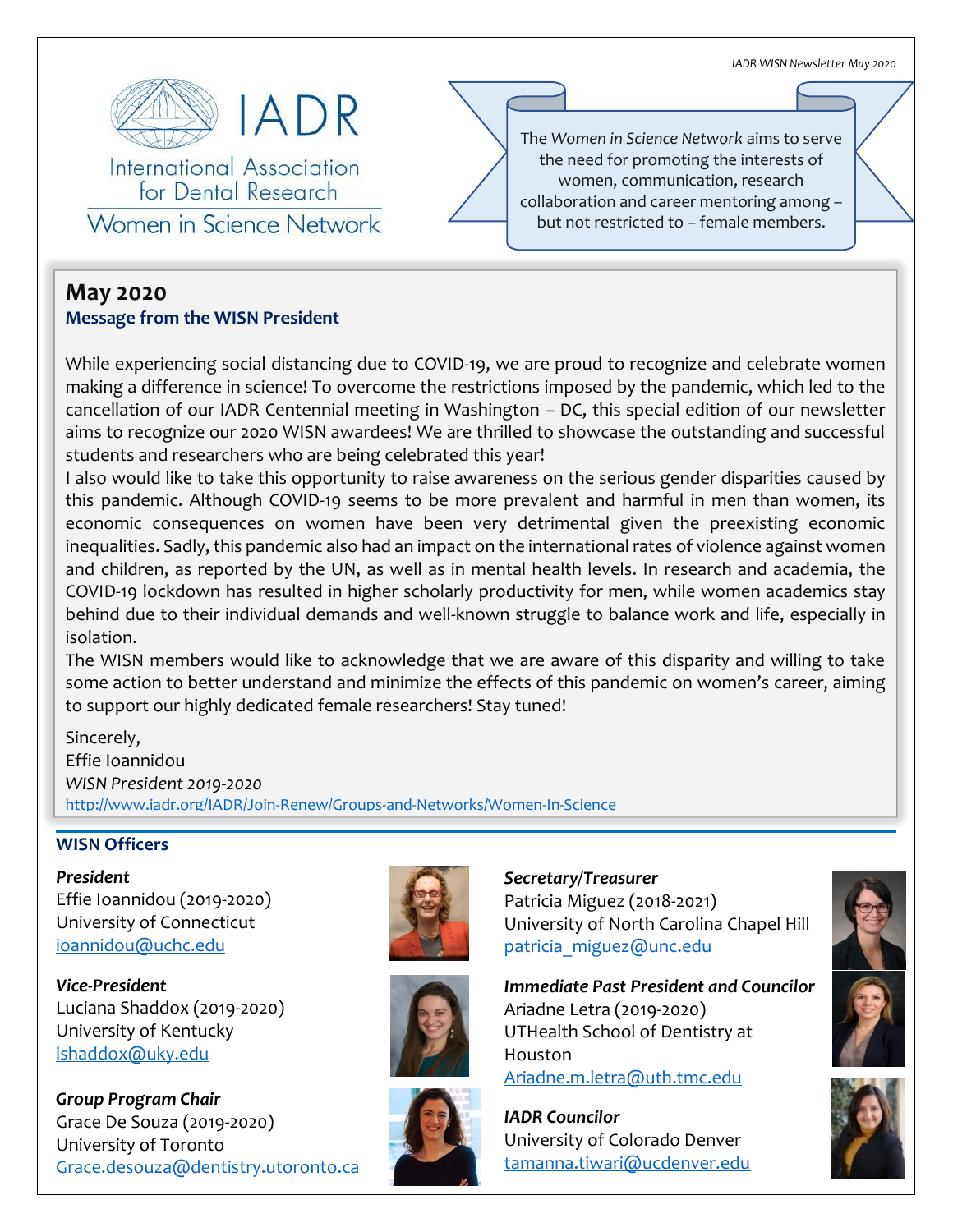## **Promising Talent Award**

*The Women in Science Promising Talent Award recognizes the dedication and promise of young female researchers going through dental School, grad or postgraduate studies. Both the candidate's past accomplishments and future career plans are considered to determine the winner. Researchers are recognized in two different categories: Dental Student and Graduate/Post-graduate Student.*

## *Dental Student Promising Talent Award Genevieve Romanowicz*



Genevieve Romanowicz is pursuing dual doctoral degrees in Dentistry and Oral Health Sciences at the University of Michigan School of Dentistry. Genevieve decided to pursue a

DDS/PhD at the University of Michigan in 2013 to translate bench science into a clinical setting. Her current dissertation work focuses on resolving the role of bone collagen cross-linking in mineralization and its effects on mechanical properties. Previous research has shown that collagen cross-links drive a significant portion of the mechanical properties of long bones. Genevieve's current research incorporates *in vivo* studies to determine the effects of perturbed collagen cross-linking on mineralization and change in mechanical properties between bone sites. This work brings to light some inherent differences between craniofacial and long bones not previously described. As such, her research will provide a better understanding of the altered effects of conditions altering collagen crosslinking in systemic conditions between craniofacial and long bones and may lead to more effective personalized medicine treatments for bone-related wound healing in the future.

## *Post-graduate Student Promising Talent Award Yuan Liu*



Yuan Liu is currently a Postdoctoral Researcher at School of Dental Medicine, University of Pennsylvania. Yuan holds a DDS, MS, and PhD from West China College of Stomatology, and since 2014, she has

been a postdoctoral researcher at Penn Dental Medicine, Department of Orthodontics and Divisions of Pediatric Dentistry & Community Oral Health. She previously served as Vice Director of Pediatric Dentistry at her alma mater, where her research focused on early childhood caries. At Penn Dental Medicine, Yuan has been conducting innovative work on understanding the mechanism of cariogenic biofilm virulence (especially the role of Candida) and developing new anti-plaque/anticaries therapies using nanoengineering and biotechnology-based approaches. She has authored over 30 scientific articles in top-tier journals, including Nature Communications, Science Robotics, ISME J, ACS Nano, Biomaterials, PLoS Pathogens, and Journal of Dental Research. Her research contributions were recognized by various awards including AADR Hatton Awards. She has also served as reviewer for a number of journals, such as Scientific Reports, Caries research and Oral disease.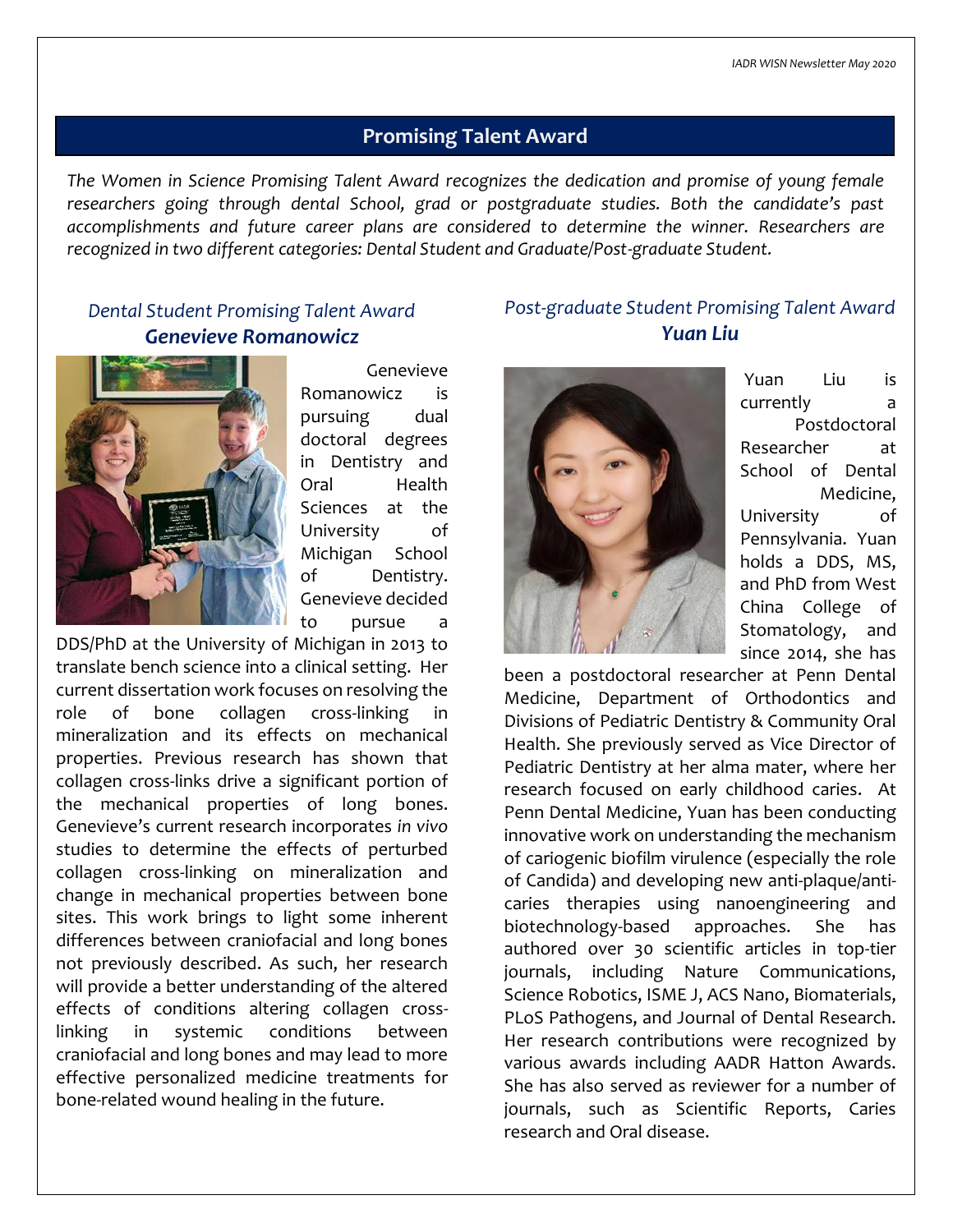*The Women in Science Award for Distinguished Research recognizes a single research paper published in the previous year (2019) in the Dental/Oral/ Craniofacial Research. It is intended to recognize excellence in Oral/ Dental/ Craniofacial Research by a female researcher (first or senior author).*

### **Nikita Ruparel**



Niki Ruparel is an Associate Professor and Director of the Advanced Education Program in Endodontics at UT Health San Antonio (UTHSCSA). She is a Diplomate of the

American Board of Endodontists and maintains both a clinical and research program at UTHSCSA. Her research program has been funded by foundation and federal grants and she is currently the Principal Investigator for a study on endogenous peripheral pain regulatory systems in orofacial pain patients and a co-investigator for a study on sexually dimorphic pain mechanisms mediated by serotonin in the dental pulp. The awarded manuscript, published in the journal Molecular Pain, was entitled *Apical Periodontitis-Induced Mechanical Allodynia: A Mouse Model to Study Infection-Induced Chronic Pain Conditions* and was co-authored by *Saeed B Mohaved, Ganatra Shilpa, Qun Li, Obadah Austah, Michelle Bendele, Robert Brock,* having Dr. Ruparel as the most senior author. The model presented in the study simulated signs of clinical pain experienced by patients with apical periodontitis, detected sex differences in allodynia, and will allow for the study of peripheral and central trigeminal pain mechanisms.

## **Distinguished Research Award Distinguished Female Mentor Award**

*The Women in Science Distinguished Female Mentor award recognizes a female researcher-mentor with demonstrated excellence in mentorship who has made an impact on several young women's careers in the area of Dental/Oral/ Craniofacial Research.*

### **Rena D'Souza**



Rena D'Souza is professor of Dental Sciences, Neurobiology & Anatomy, Pathology, Surgery and Biomedical Engineering. She serves as assistant vice president for academic affairs and education at the University of Utah and is responsible for

research training and development in the health sciences. Throughout her career as a clinicianscientist, Dr. D'Souza has been dedicated to discovery and mentoring. Several of her mentees now hold successful academic positions worldwide. Dr. D'Souza has received 15 institutional awards for Teaching Excellence and is the recipient of the 2017 Irvin Mandel Distinguished Mentor Award from AADR. Dr. D'Souza has authored over 150 peer-reviewed manuscripts and book chapters and has maintained an active research program for over 30 years through grant awards from the NIH and other agencies. She has also led two major NIHfunded institutional grants that supported the research training of dentists and dentist-scientists. Dr. D'Souza received the 2002 Distinguished Scientist Award from the International Association for Dental Research (IADR) and the Presidential Award for Research Excellence from the Texas A&M Health Science Center in 2010. She is a fellow of AADR and AAAS and was inducted into the German National Academy of Sciences (Leopoldina) in 2012. Dr. D'Souza has served as President of AADR and IADR.